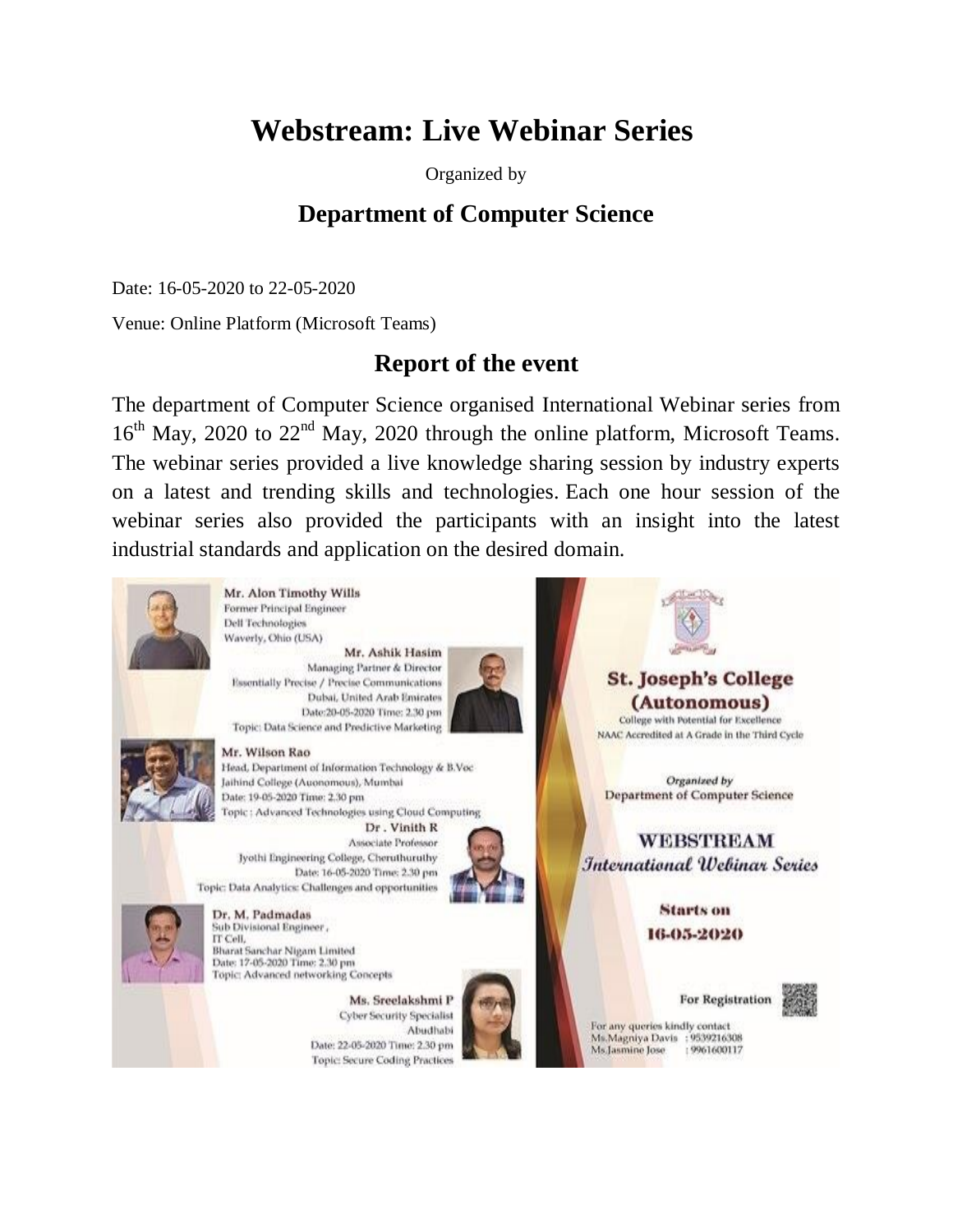The webinar series commenced with a formal inauguration by invoking the blessings of the Almighty. **Sr. Blessy**, Head of the Computer Science Department, formally welcomed all the dignitaries on the dais and participants from the various educational institutions, colleagues, guests and students. **Dr.Sr. Isabel**, the principal of St. Joseph's College, has given the Presidential address. She pointed various applications of this topic in diverse fields and hoped that the participants will be highly benefited by the speakers. **Dr.Sr. Rose Bastin,** Coordinator of self-financing courses, St. Joseph's College (Autonomous), Irinjalakuda proposed the felicitation. She described and explained the importance of latest trends and technologies in today's world.

In the end, Ms. Magniya, Faculty of Computer Science department, offered a vote of thanks to all including the Principal, the HOD, and faculty advisors without whom this event wouldn't have been possible and all the invited guests for gracing the occasion by their solemn presence and to all the participants of the webinar series who were the main ingredient of this webinar.

#### **Live Webinar Series – Day 1**

The session was started at 2.30pm and our resource person, **Dr. Vinith R**, Associate Professor, Jyothi Engineering College, Cheruthuruthy delivered his energetic talk on the topic: Data Analytics - Challenges and opportunities conducted on  $16<sup>th</sup>$  May, 2020. The session was very interactive and many of our participants were actively interacted with the resource person. This session came to an end at 3.30 pm.

#### **Live Webinar Series – Day 2**

The session was started at 2.30pm and our resource person, **Dr.M Padmadas**, Sub-Division Engineer, IT Cell, and BSNL delivered his energetic talk on the topic: Advanced Networking Concepts conducted on  $17<sup>th</sup>$  May, 2020. The session was very interactive and many of our participants were actively interacted with the resource person. This session came to an end at 3.30 pm.

### **Live Webinar Series – Day 3**

The session was started at 2.30pm and our resource person, **Mr.Wilson Rao**, Head, Department of Information Technology and B.Voc, Jaihind College, Mumbai, delivered his energetic talk on the topic: 'Advanced Technologies using